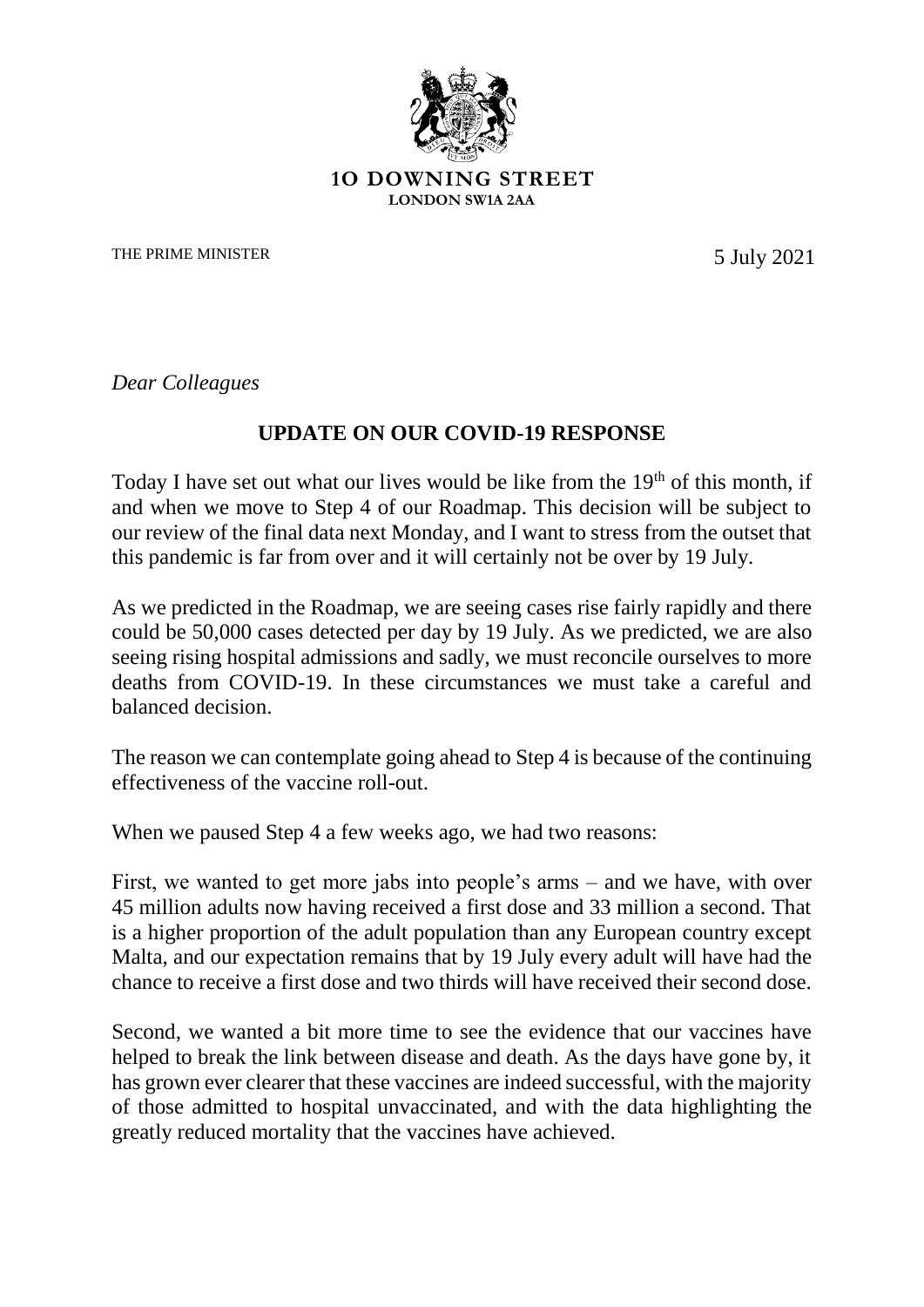So as we come to the fourth step, we have to balance the risks. These include the risks of disease which the vaccines have reduced but very far from eliminated, and the risks of continuing with legally enforced restrictions that inevitably take their toll on people's lives and livelihoods, and on people's physical and mental health. We must be honest with ourselves that if we cannot reopen our society in the next few weeks, when we will be helped by the arrival of summer and by the school holidays, then when will we be able to return to normal?

To those who say we should delay again, the alternative is to open up in the winter, when the virus will have an advantage, or not at all this year. So without pre-empting the decision on 12 July, today I am setting out our five-point plan for living with COVID-19 in the hope that it will give families and businesses time to prepare. Copies of this been deposited in the libraries of both Houses.

First, we will reinforce our vaccine wall, reducing the dose interval for under 40s from 12 weeks to 8, so that everyone over 18 should be double jabbed by mid-September, in addition to our Autumn programme of booster vaccines for the most vulnerable.

Second, we will change the basic tools that we have used to change public behaviour. We will move away from legal restrictions and allow people to make their own informed decisions about how to manage the virus. From Step 4, we will remove all legal limits on the numbers meeting indoors and outdoors. We will allow all businesses to re-open, including nightclubs. We will lift the limit on named visitors to care homes, and on numbers attending concerts, theatre and sports events. We will end the 1 metre plus rule on social distancing, and the legal obligation to wear a face covering, although guidance will suggest where you might choose to do so, especially when cases are rising, and where you come into contact with people you do not normally meet in enclosed places, such as on crowded public transport. It will no longer be necessary for Government to instruct people to work from home, so employers will be able to start planning a safe return to the workplace. There will be no COVID-19 certificate required as a condition of entry to any venue or event, although businesses and events can certainly make use of certification and the NHS app gives you a COVID-19 pass as one way to show your status.

Third, we will continue from Step 4 to manage the virus with a test, trace and isolate system that is proportionate to the pandemic. You will have to self-isolate if you test positive or are told to do so by NHS Test and Trace. We are looking to move to a different regime for fully vaccinated contacts of those testing positive, and also for children. Tomorrow, the Education Secretary will announce our plans to maintain key protections, whilst removing bubbles and contact isolation for pupils.